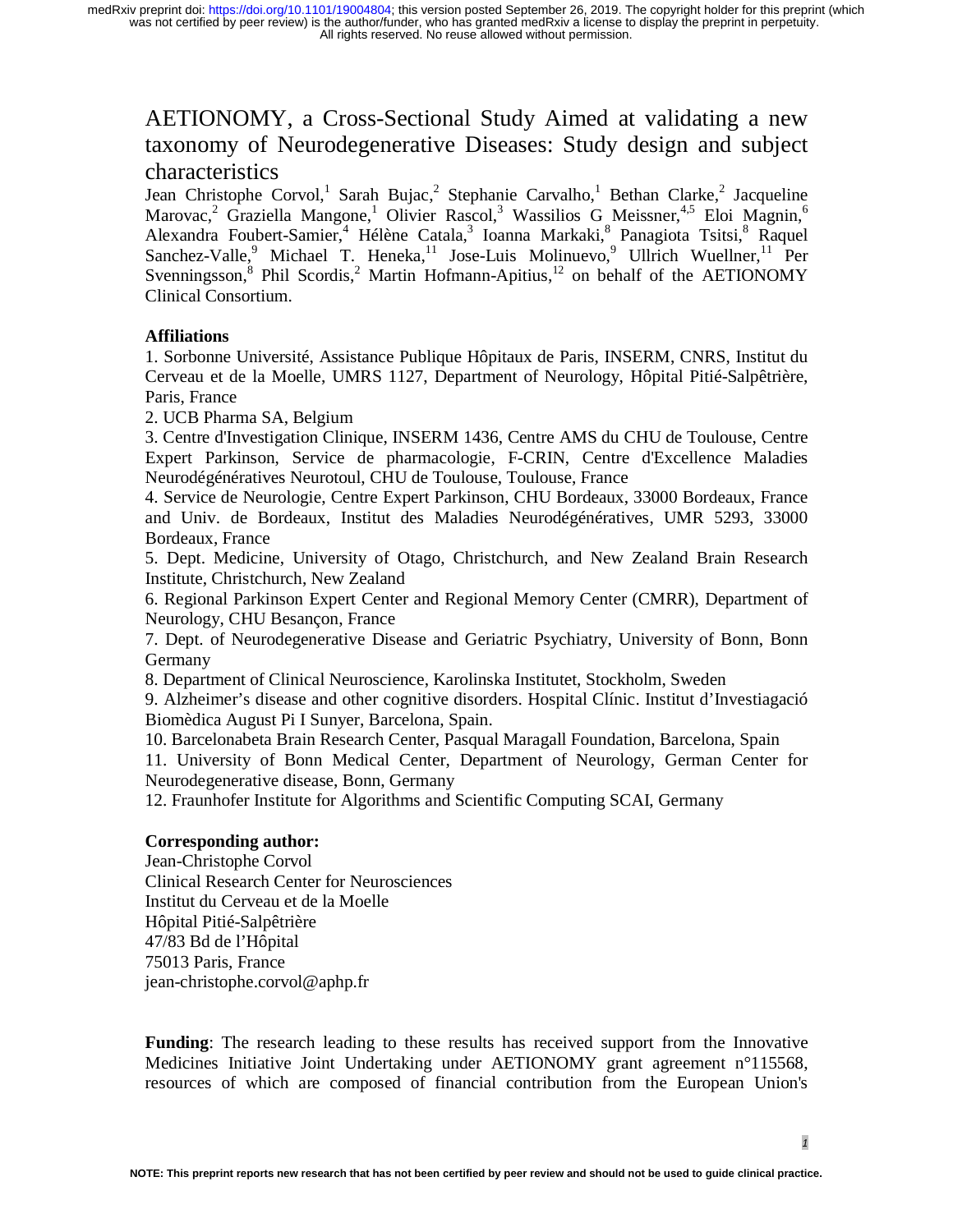Seventh Framework Programme (FP7/2007-2013) and EFPIA companies' in kind contribution.

**Keywords:** Neurodegenerative diseases (NDDs), Parkinson's Disease (PD), Alzheimer's Disease (AD), cross-sectional cohort, molecular disease classifications, personalised medicine.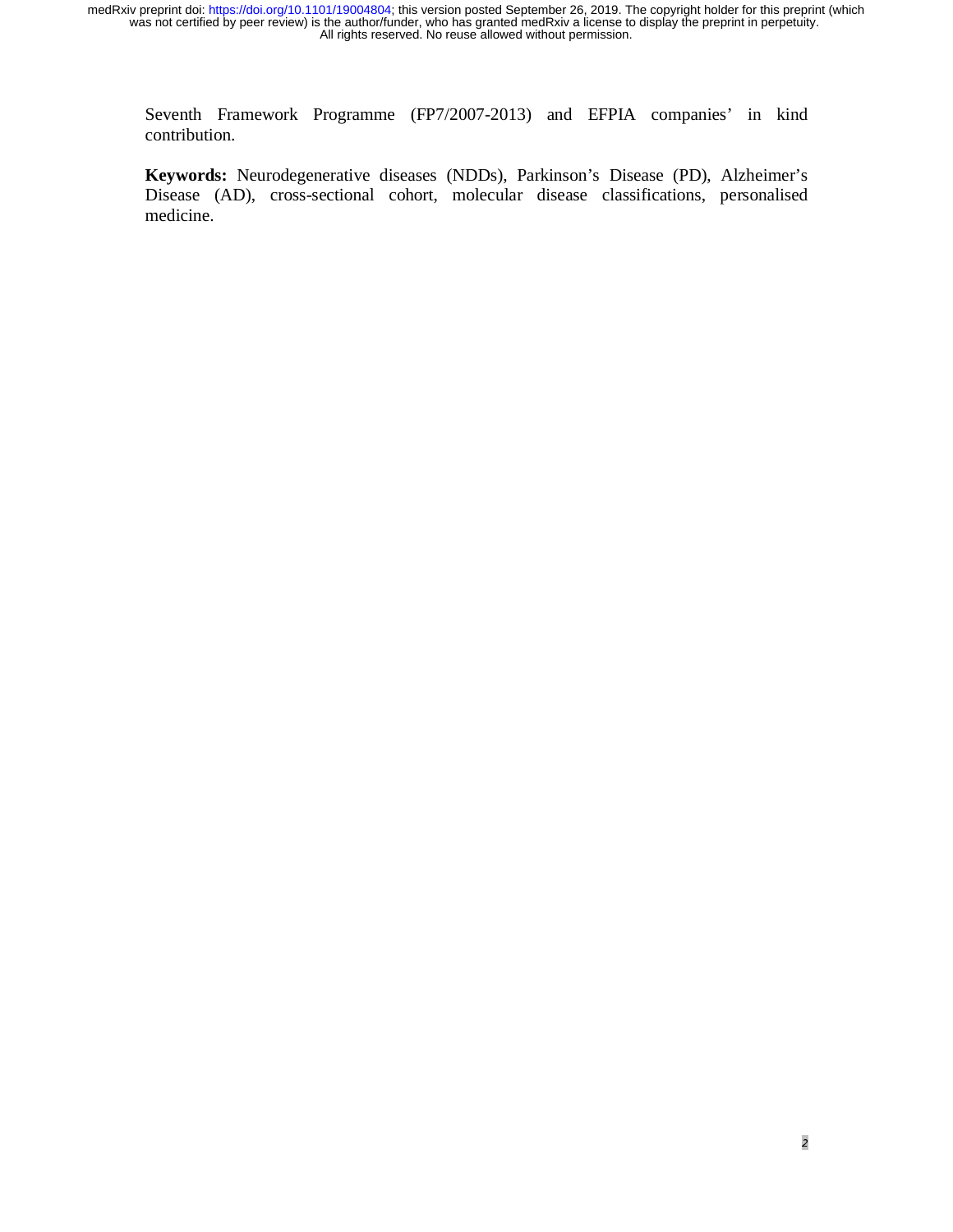#### **Abstract**

**Background**: Although advances in the understanding of neurodegenerative diseases (NDDs) have led to improvements in classification and diagnosis and most importantly to new therapies, the unmet medical needs remain significant due to high treatment failure rates. The AETIONOMY project funded by the Innovative Medicine Initiative (IMI) aims at using multi-OMICs and bioinformatics to identify new classifications for NDDs based on common molecular pathophysiological mechanisms in view of improving the availability of personalised treatments.

**Objectives**: The purpose of the AETIONOMY cross-sectional study is to validate novel patient classification criteria provided by these tools.

**Methods**: This was a European multi centre, cross-sectional, clinical study conducted at 6 sites in 3 countries. Standardised clinical data, biosamples from peripheral blood, cerebrospinal fluid, skin biopsies, and data from a multi-OMICs approach were collected in patients suffering from Alzheimer's and Parkinson's disease, as well as healthy controls.

**Results**: From September 2015 to December 2017 a total of 421 participants were recruited including 95 Healthy Controls. Nearly 1,500 biological samples were collected. The study achieved its objective with respect to Parkinson's disease (PD) recruitment, however it was unable to recruit many new Alzheimer Disease (AD) patients. Overall, data from 413 evaluable subjects (405 PD and 8 AD) are available for analysis. PD patients and controls were well matched with respect to age (mean 63.4 years), however, close gender matching was not achieved. Approximately half of all PD patients and one At-Risk subject were taking dopamine agonists; rates of Levodopa usage were slightly higher (~60%). Median MDS-UPDRS Part III Scores (OFF state) ranged from 45 (SD 18) in those with Genetic PD to 2 (SD 3) in Healthy Controls. The standardised methodologies applied resulted in a high-quality database with very few missing data.

**Conclusion**: This is one of the collaborative multi-OMICs studies in individuals suffering from PD and AD involving a control group. It is expected that the integration of data will provide new biomarker-led descriptions of clusters of patient subgroups.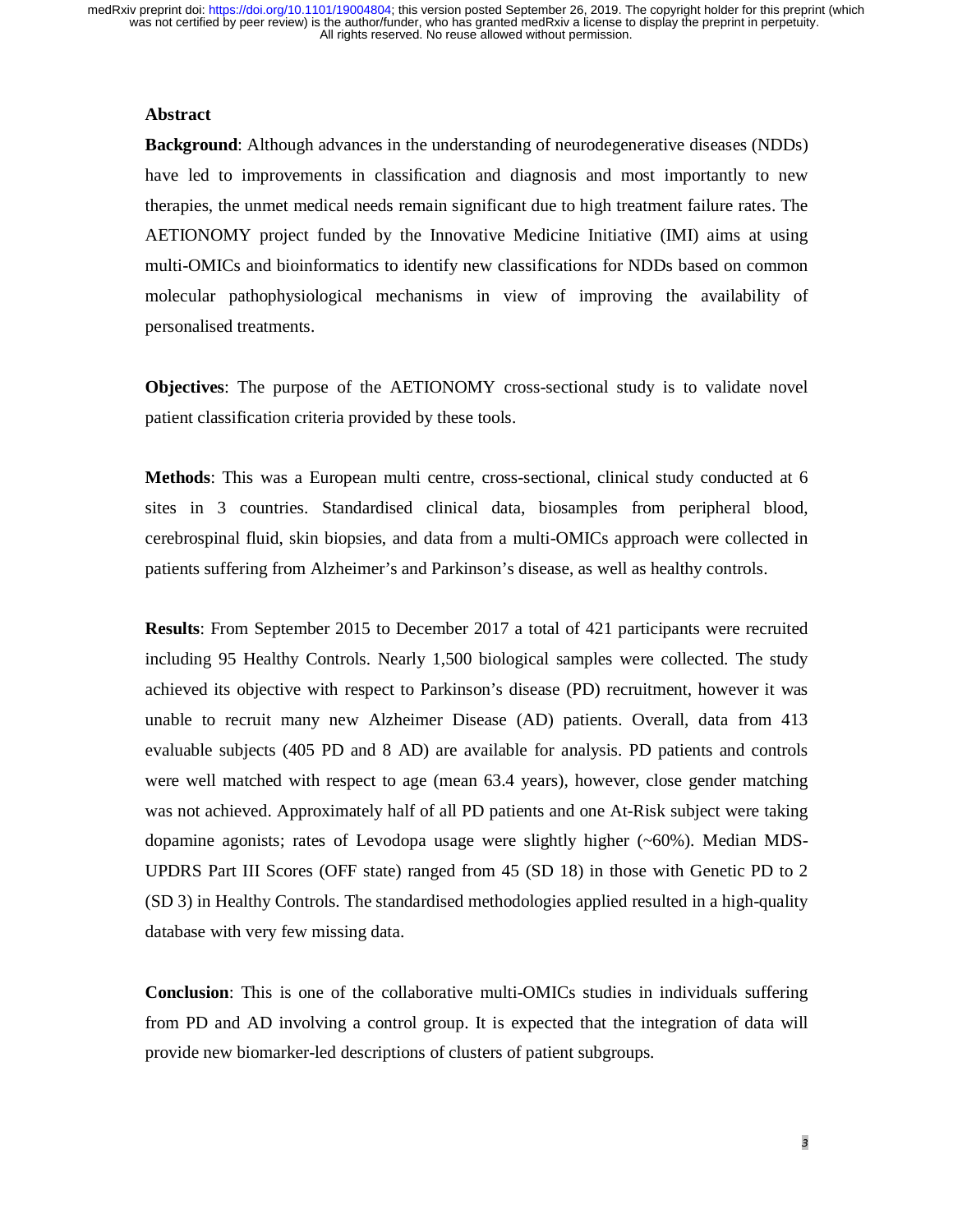#### **Introduction**

Dementia, mainly represented by Alzheimer's disease (AD), affects 44 million people globally, and that figure is set to rise to 135 million by 2050, mostly due to the ageing of the population.<sup>1</sup> Meanwhile an estimated 4-6 million people globally suffer from Parkinson's disease (PD), the second cause of neurodegenerative disease.<sup>2</sup> There is no cure for these devastating diseases, and caring for patients as their disease progresses represents an immense burden for family members, carers, and health and social care systems. The way these diseases are classified is hampering efforts to develop effective, targeted treatments. Currently, diseases are defined largely on the basis of the patient's symptoms and where they occur in the body. There is growing evidence that while two patients may be classified as having the same disease, the genetic or molecular causes of their symptoms may be very different. In other cases, diseases that are currently defined as separate conditions may share a common molecular basis. There is therefore now broad recognition that the way diseases are classified needs to change, and the field of neurodegenerative diseases in particular is considered to be ripe for a rethink.<sup>3</sup>

AETIONOMY was a European project funded by the Innovative Medicine Initiative which intended to develop tools to better classify patients into subgroups based on their underlying pathogenic mechanisms (http://www.aetionomy.eu). During the lifetime of the project the team explored the classification of neurodegenerative disease by dissecting molecular causes of disease and exploring links to clinical evidence. An important activity for the project was the evaluation, and ultimate organisation, of historical data from a range of sources pertaining to the field. This knowledgebase formed the genesis of mechanistic hypotheses that, alongside canonical theories for the drivers of neurodegeneration, were evaluated utilising computational<sup>4</sup> and conventional laboratory methodologies. To facilitate these objectives, a prospective cross-sectional study was initiated that aimed to support the clinical validation of the identified mechanisms in both AD and PD patients. The present publication provides details of the study design, the patient population and their baseline clinical characteristics. It also highlights the study management strategy and the standardised methodologies implemented to ensure quality of the data and sample collection.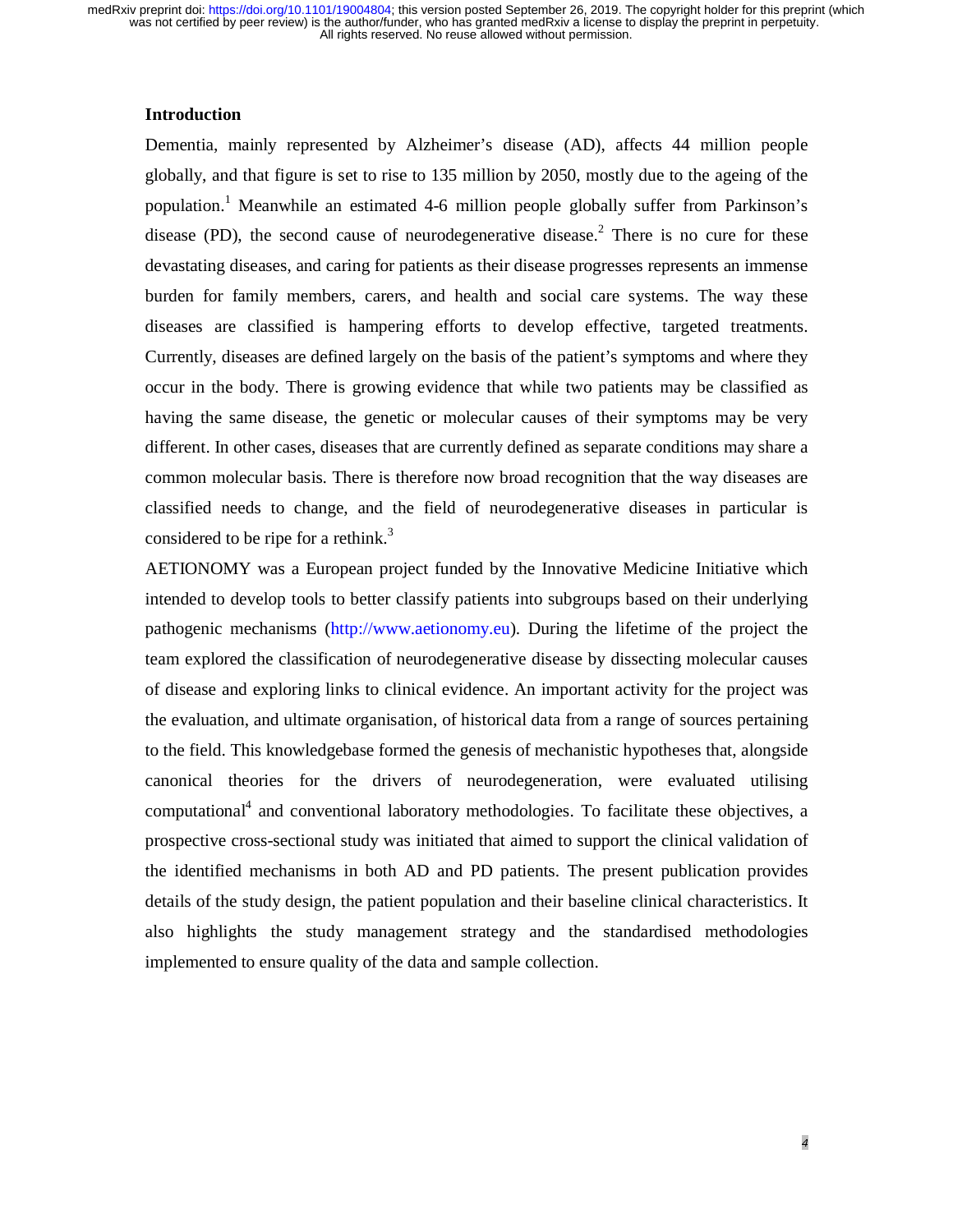### **Material and methods**

#### **Study design**

This is a European multi-centre, cross-sectional clinical study, aimed at collecting clinical, brain imaging and biological data on AD and PD patients, individuals at risk of AD and PD, and healthy controls. The primary objective of the study was to validate the new taxonomy of neurodegenerative diseases proposed by the AETIONOMY Consortium in a real cohort of patients, representative of the continuum of AD and PD. Secondary objectives were to describe the correlations between clinical features and biomarkers across neurodegenerative diseases.

## **Participants**

Inclusion and exclusion criteria for the two groups of patients (AD and PD) and their matching controls are described in detail in **Table S1**. For the PD group, subjects were: patients with a diagnosis of idiopathic PD according to UK PD Society Brain Brank,<sup>5</sup> and a disease duration less than 10 years at inclusion; patients with autosomal dominant (*SNCA, LRRK2* or *GBA*) or autosomal recessive (*PARK2*) forms of PD; a group of subjects "at risk of PD" defined as subjects without symptom of PD but either being a first degree relatives of patients with an autosomal dominant form of PD, or subjects with polysomnographyconfirmed idiopathic REM sleep behavioural disorders; healthy subjects matched for age and gender without symptoms of PD or other neurological disorders were recruited as controls. For the AD group, we initially aimed to recruit subjects with biologically confirmed AD at the clinical stage, at the prodromal stage, and matched healthy controls. However, we decided to stop enrolment of the AD group shortly after the recruitment started because another IMIfunded project was planning to build a prodromal AD cohort (European Prevention of Alzheimer's Dementia (EPAD) Longitudinal Cohort Study (LCS), http://ep-ad.org/). The AETIONOMY study thus finally mainly focused on the PD group.

#### **Study procedures**

Subjects were recruited in six University Hospitals in France (Pitié-Salpêtrière (Paris), Toulouse, Bordeaux, and Besançon), Germany (Bonn), and Sweden (Karolinska University Hospital, Stockholm). Participants were invited to attend a single study visit at the hospital, during which standardised clinical assessments and biological sampling were conducted.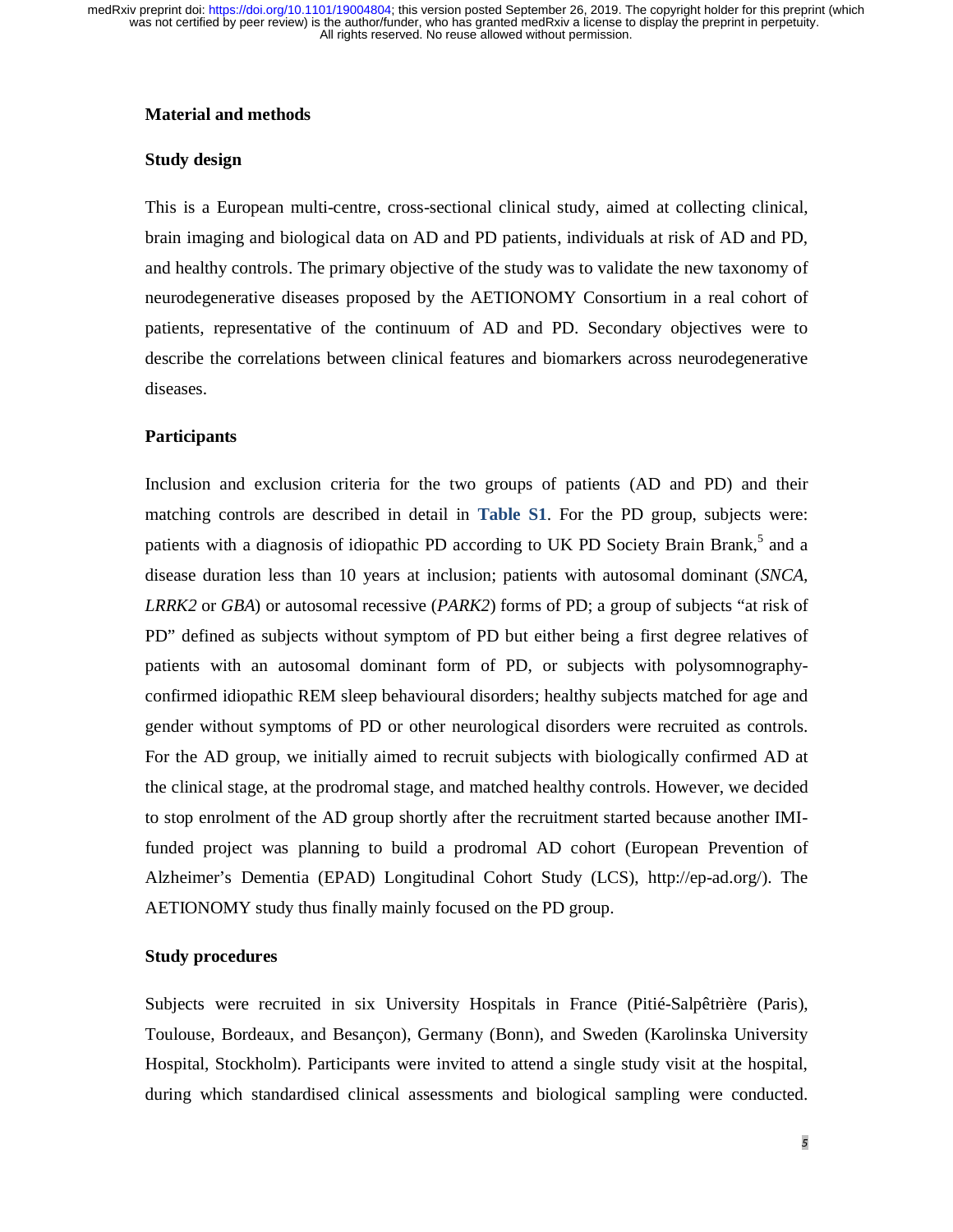After obtaining informed consent and the confirmation of inclusion/exclusion criteria, clinical data were collected by a neurologist including: demographics (e.g. age, sex, ethnicity), vital exams (e.g. blood pressure, electrocardiogram), personal and familial medical history, and environmental factor exposure history. Additional disease-specific clinical and neuropsychological assessments were also performed. For the PD group (including controls) these were: Movement Disorder Society-Unified PD Rating Scale (MDS-UPDRS), Hoehn & Yahr stage, Schwab & England Activities of Daily Living (SE-ADL) scale, Non-Motor Symptoms Scale (NMSS), Hospital Anxiety and Depression Scale (HAD), 39-item Parkinson's Disease Questionnaire (PDQ-39), REM Sleep Behaviour Disorder Questionnaire – Hong Kong (HK-RBD), Epworth Sleepiness Scale (ESS), University of Pennsylvania Smell Identification Test (UPSIT) and Stand-walk-sit test. For the AD group (including controls) these were: The 30-item Geriatric Depression Scale (GDS), State-Trait Anxiety Inventory (STAI), Pittsburgh Sleep Quality Index (PSQI), Brain MRI, FCSRT-IR (Buschke) and Clinical Dementia Rating (CDR). The Montreal Cognitive Assessment (MOCA), Mini Mental State Examination (MMSE), Frontal Assessment Battery (FAB), Repeatable Battery for the Assessment of Neuropsychological Status (RBANS) and environment questionnaire including IPAQ were administered to subjects from both groups. Neuropsychological assessments were performed during the visit by trained neuropsychologists.Clinical data were collected in an electronic case report form (eCRF) using the  $REDCap<sup>TM</sup>$  system.<sup>6</sup> The eCRF was developed in collaboration with the Bioinformatics Core Facility of the Centre for Systems Biomedicine (LCSB, University of Luxembourg, UL). All data and analyses produced are stored in a project TranSMART database used and hosted by LCSB, UL and managed by the ICM.

#### **Biological samples**

Blood samples were collected in the morning, in a fasted state, into: Serum Separating Tubes (SST, serum collection) for serum, Lithium Heparin tubes (LH) for plasma, and EDTA tubes for DNA extraction. Serum and plasma were frozen and stored at -80°C for biomarker analysis (proteomics, metabolomics, lipidomics, genomics, epigenomics). EDTA plasma samples were also snap-frozen in liquid nitrogen (N2) and stored in N2 for the analysis of neuroinflammation biomarkers. Cerebrospinal Fluid was collected by lumbar puncture. Samples were centrifuged at  $4^{\circ}$ C within 1 hour, for 10 min at 2,000g and then progressively frozen and stored at -80°C also for biomarker analysis (proteomics, metabolomics, lipidomics). A subset of samples was snap-frozen immediately (within 60 seconds) and stored in liquid N2 for the analysis of neuroinflammation biomarkers. Skin biopsies were also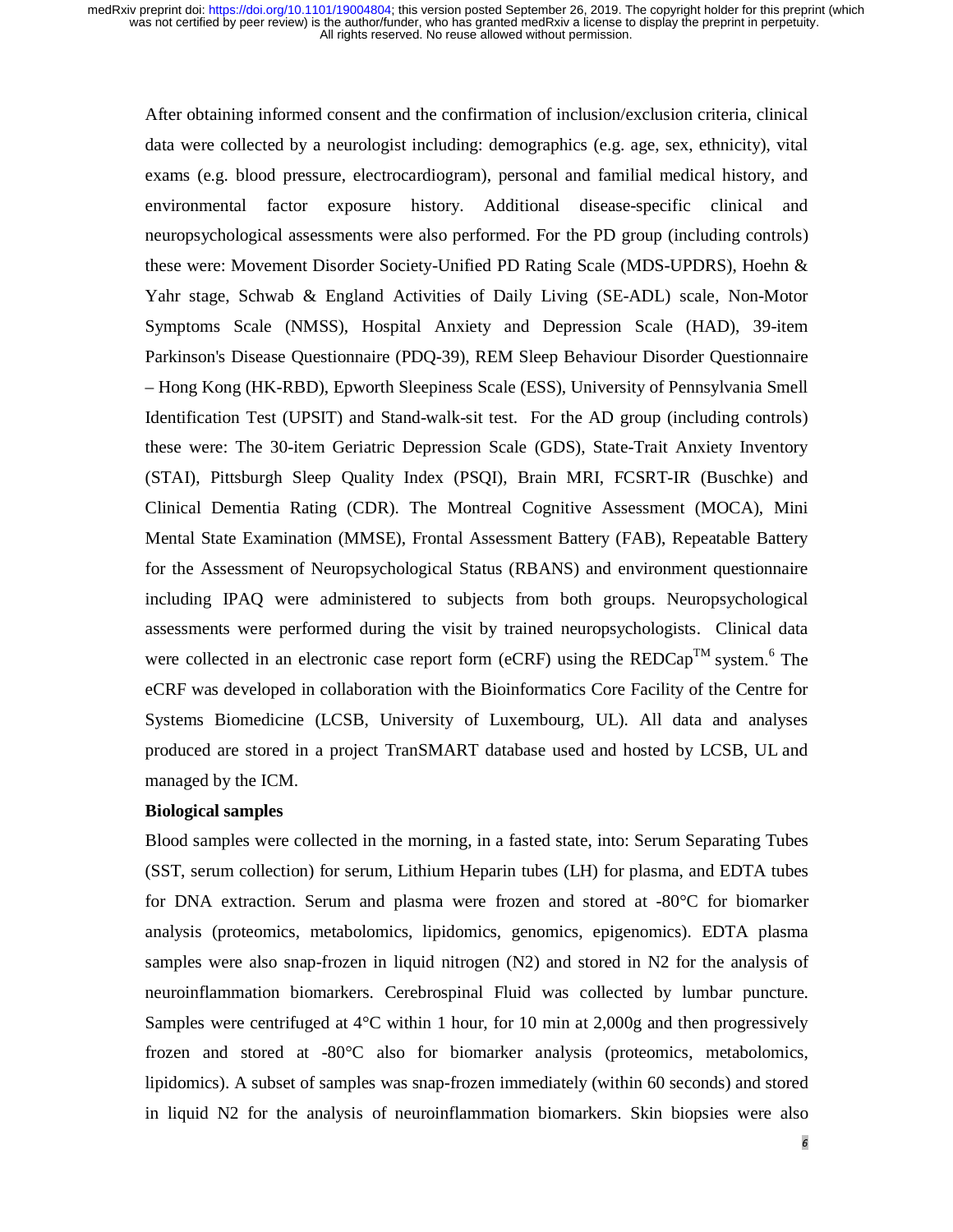proposed for fibroblast preparations frozen and stored in 10% dimethyl sulfoxide (DMSO) medium. Lumbar puncture and skin biopsy were optional for the participants.

Samples were collected, processed and stored locally in each site following the established standard operating procedures. Samples were then distributed in different centres of the Consortium for specific analyses: genomic analysis (ICM), epigenetics (UKB), proteomics (KI), neuroinflammatory markers (UKB), lipidomics (UKB), AD markers (IDIBAPS), and markers of autophagy and insulin resistance (SARD). Sample management procedures were established prior to the start of the project and clinical centres were trained to ensure standardised collection, preparation and transportation of the samples across countries. All the remaining samples were finally centralised at the ICM biobank (Banque ADN et Cellules – ICM).

#### **Regulatory and ethical approvals**

The sponsor of the study was the French institution *Institut National de la Santé et de la Recherche Médicale* (INSERM). We took advantage of the European Clinical Research Infrastructure Network (ECRIN) which took care of all regulatory approvals and applications, under the responsibility of the sponsor, in other European countries, i.e. in Germany and Sweden. The study protocol was approved by the Ethical Review Boards (ERB) of the three participating countries. The study was conducted in accordance with the standards set by International Conference on Harmonization and Good Clinical Practice (ICH-GCP), and to the ethical principles that have their origin in the Declaration of Helsinki (2013). The protection of the confidentiality of records that could identify the included subjects is ensured as defined by the EU Directive 2001/20/EC and the applicable national and international requirements relating to data protection in each participating country.

## **Sample size calculation**

The study was originally designed to recruit approximately 655 subjects in two disease groups (PD and AD). This initial sample size was chosen to allow the identification of subgroups with adequate precision, in accordance with our primary criteria. The primary objective aimed at identifying subgroups of subjects that correspond to a hypothetic causative biological pathway and corresponding to a particular biomarker. Depending on the hypothesis to be validated, the size of the corresponding subgroup may be highly variable. For example, a subgroup defined by genetics could represent only 2% of the total sample. By contrast, a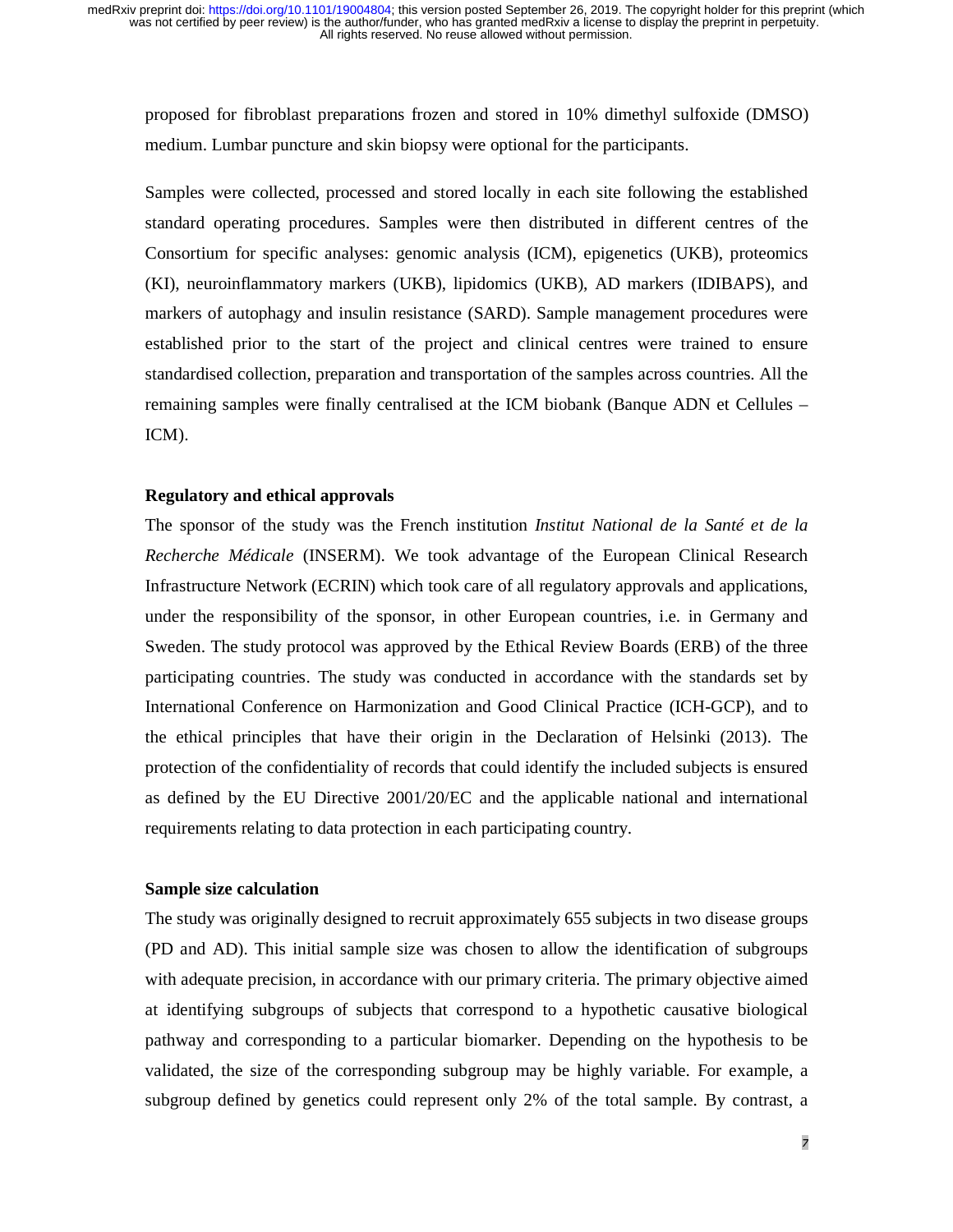subgroup defined by non-omics markers may consist of 30% to 40% of the total population. The sample size was calculated based upon the idea that we identify a subgroup in X% of the population and we want to measure X% with a pre-defined precision (supplementary material, **Table S2**). Sample-size was estimated using standard software (nQuery. Sample Size and Power Calculation. "Statsols" (Statistical Solutions Ltd), Cork, Ireland) based upon the length of a 95% confidence interval (CI) around the size of the sub-group being "shorter" or "longer". The shorter confidence interval means a more precise estimate and requires more patients. For example, a subgroup consisting of 2.5% of the sample, such as may be found for a subgroup defined by genetics, will have a "reasonable" 95% confidence limit of (1.3%, 3.7%) when 655 subjects are studied.

#### **Statistical analysis**

Key demographic, clinical, and disease severity variables are summarised in a descriptive manner only. The intention is simply to provide an overview of the key information that have been collected for each subgroup and to point out some of the main features of this data. Statistical modelling is beyond the scope of this particular manuscript and formal statistical comparisons of the groups are not included. Summary statistics of subject data at entry were produced for each PD subgroup using PC SAS 9.4 (SAS Institute Inc., Cary, NC, USA) and the statistical tools within tranSMART. Due to the low subject numbers, summaries are not provided for the AD patients, nor their controls. Continuous variables are described using means and standard deviations or medians with interquartile ranges where non-gaussian distributions were suspected. Numbers and percentages are provided for each categorical variable. Unless specified otherwise, percentage denominators are the number of non-missing values.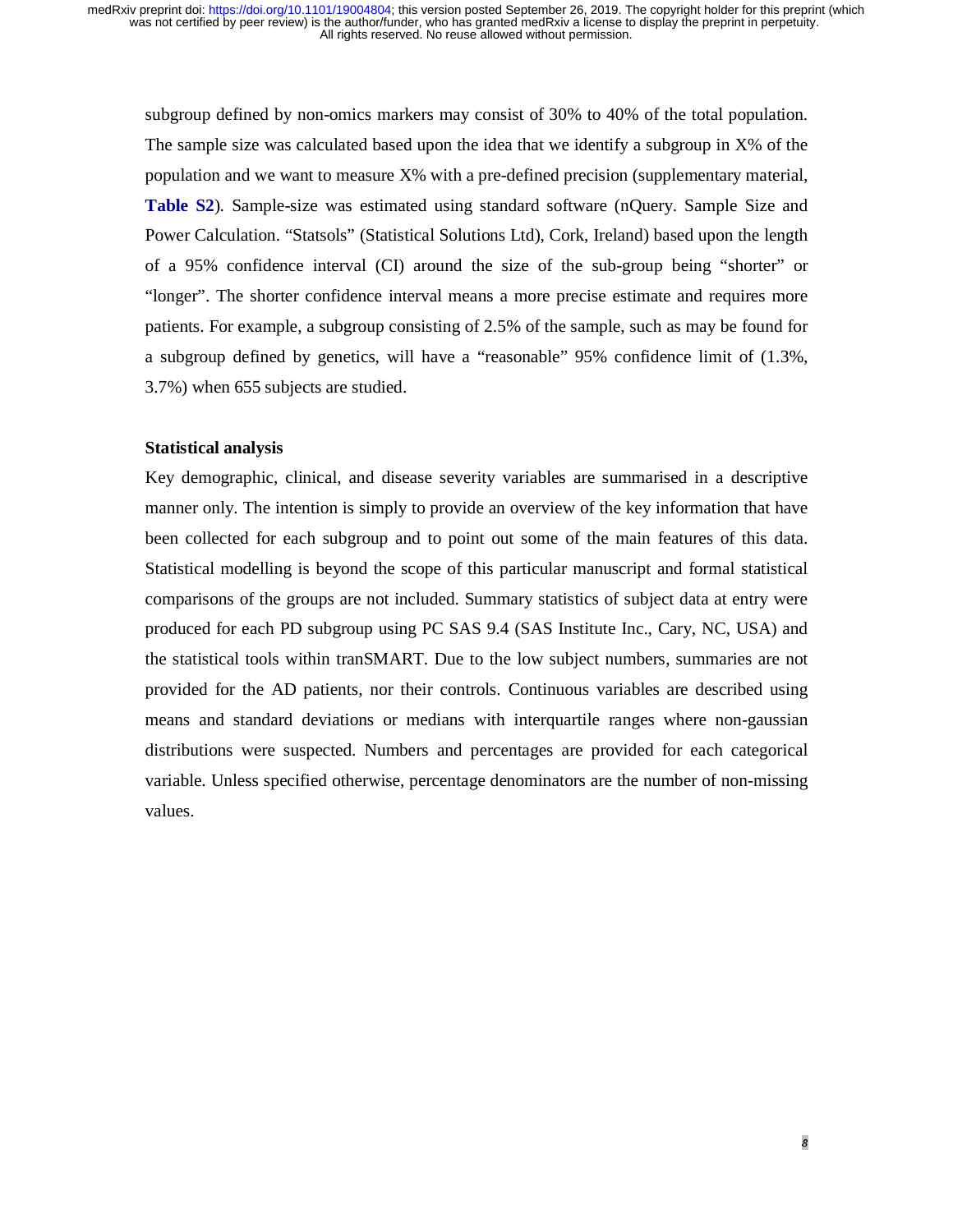#### **Results**

#### **Enrolment of participants**

A total of 421 subjects were screened for the study. Eight of these subjects were excluded from the final dataset. The reasons for exclusion were: screen failure  $(n=3)$ , participant withdrawal upon investigator decision  $(n=2)$  and subject decision  $(n=3)$  (supplementary material, **Figure S1**). One serious Adverse Event was reported that related to a study procedure (a post-lumbar puncture syndrome with a complete recovery). All data from the subject who experienced this SAE was included in the final analysis set. Overall, data from 413 subjects were available for analysis: 405 in the PD group and 8 in the AD group (**Table 1**). The study achieved its overall objective with respect to the PD group recruitment (412 screened vs. 415 planned, including controls), although the numbers of patients recruited with Genetic PD subjects was fewer than desired (25 screened vs 40 planned). The "at risk PD" subgroup included 25 subjects with idiopathic RBD and 14 with a first degree relative of a genetic PD index case. Due to the early termination of AD recruitment, the number of AD subjects is very small (n=8) and data from this group are not summarised in any further detail in this manuscript. In total, nearly 1500 biological samples were collected (**Table 2**). Biomarker analyses of these samples is currently being undertaken and will be presented in subsequent AETIONOMY Consortium manuscripts.

#### **Demographic and environmental characteristics**

Demographic and other subject characteristics are summarised in **Table 3**. Data ascertainment was extremely high for all the variables, as can be seen from the percentages in the final column. PD patients and controls were well matched with respect to age, however close gender matching was not achieved, with the Healthy Control group containing a much higher proportion of females (66%) compared to both the PD and the At-Risk groups (maximum 44% female). The majority of subjects in each group were Caucasian/White (range: 76% in Genetic PD to 98% Idiopathic PD).

Amongst the key environmental factors, rates of current smoking (a protective factor for PD) were low  $\langle$  ( $\langle$ 13%) across all groups, with more than half of the PD patients having never smoked. The proportion of those who consumed coffee was observed to be much lower in the Genetic PD Group (48%) compared to all other groups where the rates were over 80%. As expected, a history of head injury was most common in the Idiopathic PD group.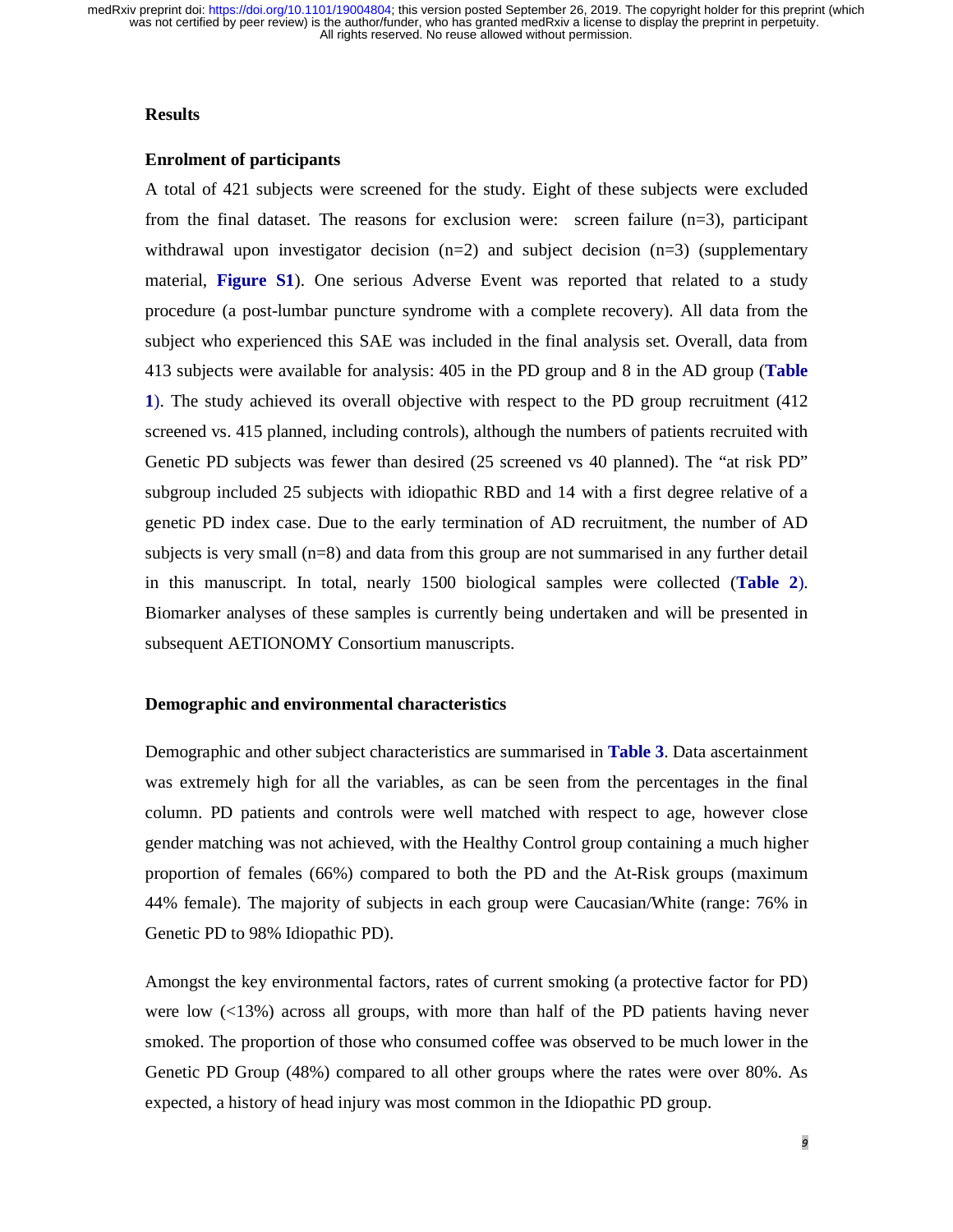#### **Clinical characteristics**

Clinical characteristics, disease severity scores and medication use are summarised in **Table 4**. As expected, the majority (64%) of subject with Genetic PD and very few Idiopathic PD subjects or controls (6% for each) reported a family history of PD. Over a third (40%) of the At-Risk PD group also reported a family history of PD. Subjects with Genetic PD had a lower average age at onset (45 compared to 61 years) and a much longer average disease duration (144 compared to 28.5 months) compared with Idiopathic PD subjects.

Dopamine agonists were taken by approximately half of all PD patients and one At-Risk subject (for restless leg syndrome); rates of Levodopa usage were slightly higher (~60%). Consistent with a longer disease duration, the total average Levodopa Equivalent Daily Doses was higher in Genetic PD as compared to Idiopathic PD; the difference being accounted for by higher daily dosages of Levodopa in the Genetic PD group.

A consistent pattern was observed across a number of disease severity scales, such as MDS-UPDRS III, SE-ADL, Hoehn and Yahr, HADS Depression Score and NMSS. Genetic PD subjects tended to have the most severe scores, probably reflecting the longer average duration of their disease, compared to Idiopathic PD subjects. The data from these scales also highlighted that, whilst not as severely affected as the PD subjects, those At Risk of PD were generally more severe than Healthy Controls. As an example, average MDS-UPDRS part III scores were 45 (SD 18) in Genetic PD, 30 (SD 15) in Idiopathic PD, 10 (SD 5) in At Risk subjects and 2 (SD 3) in Healthy Controls. Importantly, MDS-UPDRS part III was performed in OFF-state to better represent the severity of the disease in treated patients. Finally, the majority of the Genetic PD (72%) group, but only a few of the Idiopathic PD group (9-14%), experienced Dyskinesia and Motor Fluctuations.

Average cognitive scores (MMSE, MOCA and RBANS) were very similar between groups. Specifically, there was minimal difference between the At-Risk group and Healthy Controls.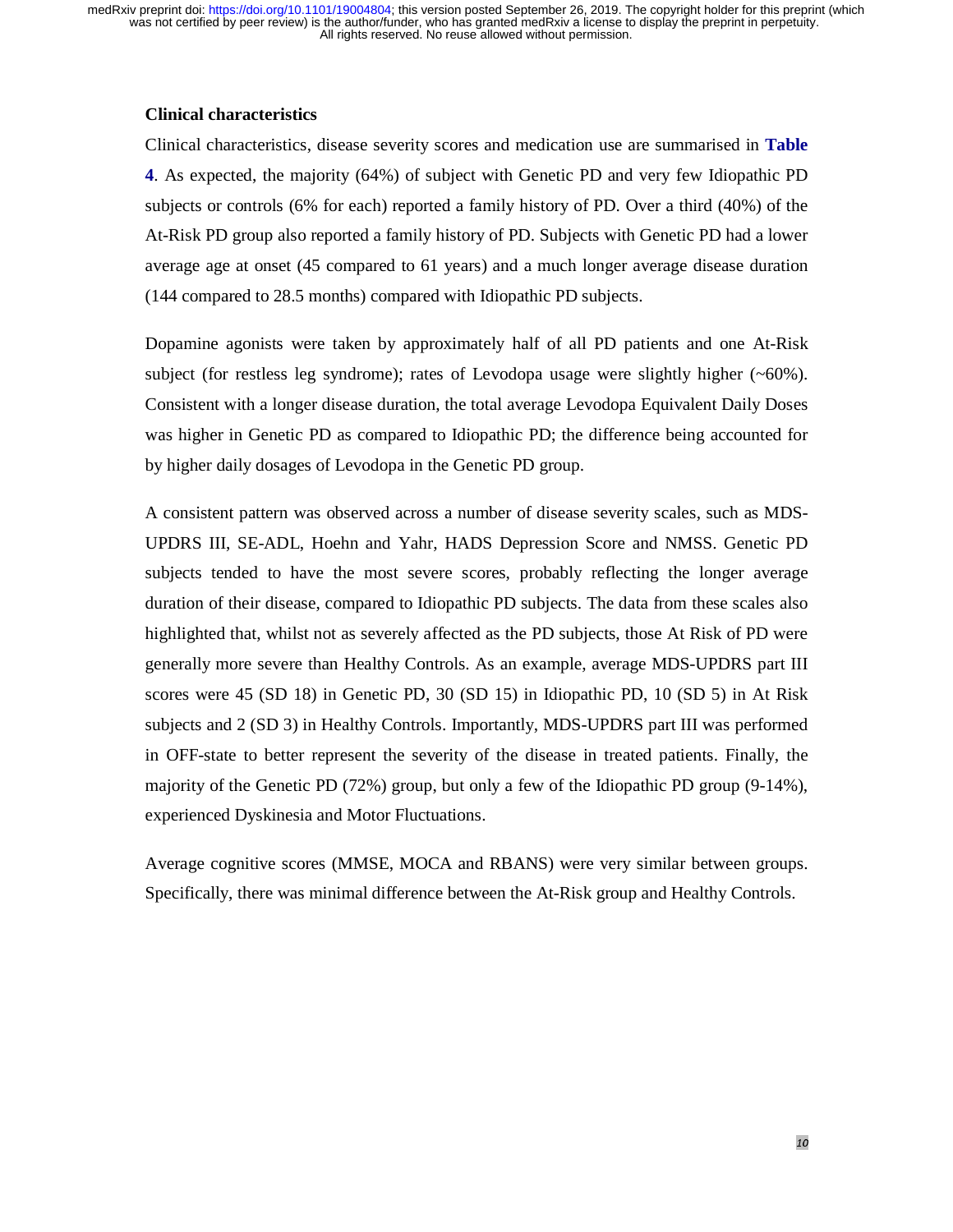#### **Discussion**

The potential for the utility of the large amount of data from multiple disparate sources (literature, public, and private databases) to pave the way for a better classification of patients, based on underlying causes instead of symptoms, was the core objective of the AETIONOMY project. Achieving this goal goes far beyond the scope of any single company or university; the key to success can only come from the broad nature of the project consortium, which brings together expertise in neurodegenerative diseases, molecular biology, clinical research, research ethics, data modelling and simulation, data standards, and patient involvement in research.

The AETIONOMY team's focus on systematically capturing and representing knowledge on neurodegenerative diseases in a computable form to and the generation of a large inventory of multiscale (ranging from the molecular level to the clinical level and cognitive readouts) mechanistic hypotheses for AD and PD lays the foundations for clinical verification of these models in an appropriate and clinically relevant cohort of patients. The role of the AETIONOMY cross-sectional study in this context is therefore to support the validation of novel patient classification criteria provided by these approaches.

We present here the design and the main clinical characteristics of a cross-sectional cohort of subject which aim to represent the continuum of PD pathology. We believe that this clinical dataset and its associated biological collection are suitable for an attempt to stratify the disease according to its underlying mechanisms. As compared to cohorts recruiting only PD patients, our population includes idiopathic and genetic forms of PD, early and late stage of the disease, subject at the prodromal stage (idiopathic RBD) or at the preclinical stage (first degree relatives of genetic PD) of the disease, and healthy controls. Only a few initiatives, like the Parkinson's Progression Marker Initiative (PPMI), $^7$  have collected in a standardised manner clinical data and biological samples from all these subpopulations representing the whole spectrum of the disease.

In our study, clinical assessments were carefully chosen to allow a comprehensive description of the motor and the non-motor features of the disease. Demographic characteristics are very similar to what has been described in previous studies in PD or prodromal PD, $^{7-11}$  although the age at onset is younger than in the general population, probably because patients were recruited in expert centres. As expected, at-risk individuals presented average scores inbetween PD patients and healthy controls for most of the rating scales.<sup>12</sup> An extensive biological collection is associated with the AETIONOMY clinical dataset including DNA,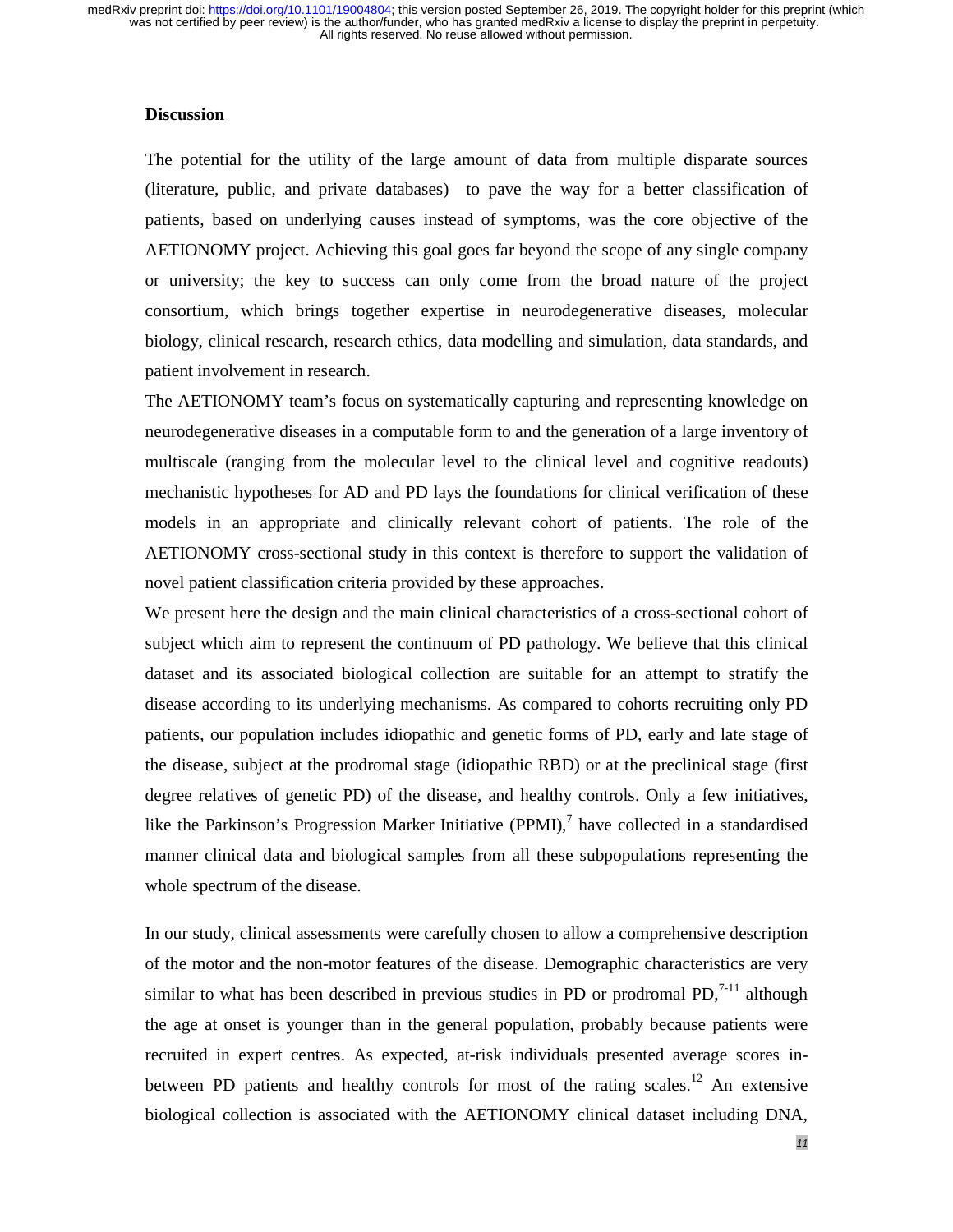plasma, and serum for virtually all patients, CSF for 25% and fibroblasts derived from skin biopsies for 39% of the subjects.

State of the art omics experiments and/or specific biomarker analyses are currently ongoing by members of our Consortium in order to achieve the ambitious goal of stratifying PD patients based on their underlying mechanisms. It is particularly difficult for neurodegenerative diseases since no clear biomarkers have been found to be specifically related to these mechanisms. Current and past exposure to environmental factors and concomitant medication have been collected to adjust for potential confounding factors in upcoming biomarker analyses.

Our study has some important limitations that must be highlighted. Our cohort was initially designed to recruit patients across neurodegenerative diseases, including PD and AD patients. We did not reach our goal in terms of recruitment of AD patients because a competitive project IMI funded, the European Prevention of Alzheimer's Dementia (EPAD) study, was initiated soon after AETIONOMY started. The EPAD cohort will provide complementary data to our cohort which mainly focuses on PD. Although subjects enrolled in our study represent the continuum of PD from healthy controls to subject at risk, and PD patients, AETIONOMY is a cross-sectional study. Future longitudinal prospective studies are needed to investigate the progression of the disease, and determine the different trajectories according to the underlying mechanisms. Finally, the sample size of our dataset remains relatively small to perform unbiased analyses that require very large numbers of patients to correct for multiple comparison testing. Findings from our analyses will thus require replication in independent cohorts.

In conclusion, we provide here a new cohort for investigating the complex biology of neurodegenerative diseases, focusing on PD. Beyond the specific objective of AETIONOMY, we believe that this dataset is valuable for other research on biomarkers, patient stratification, and PD mechanisms. Following the concept of open sciences, our Consortium has implemented a process for data sharing, and the data as well as the samples will be made available on request to the scientific community.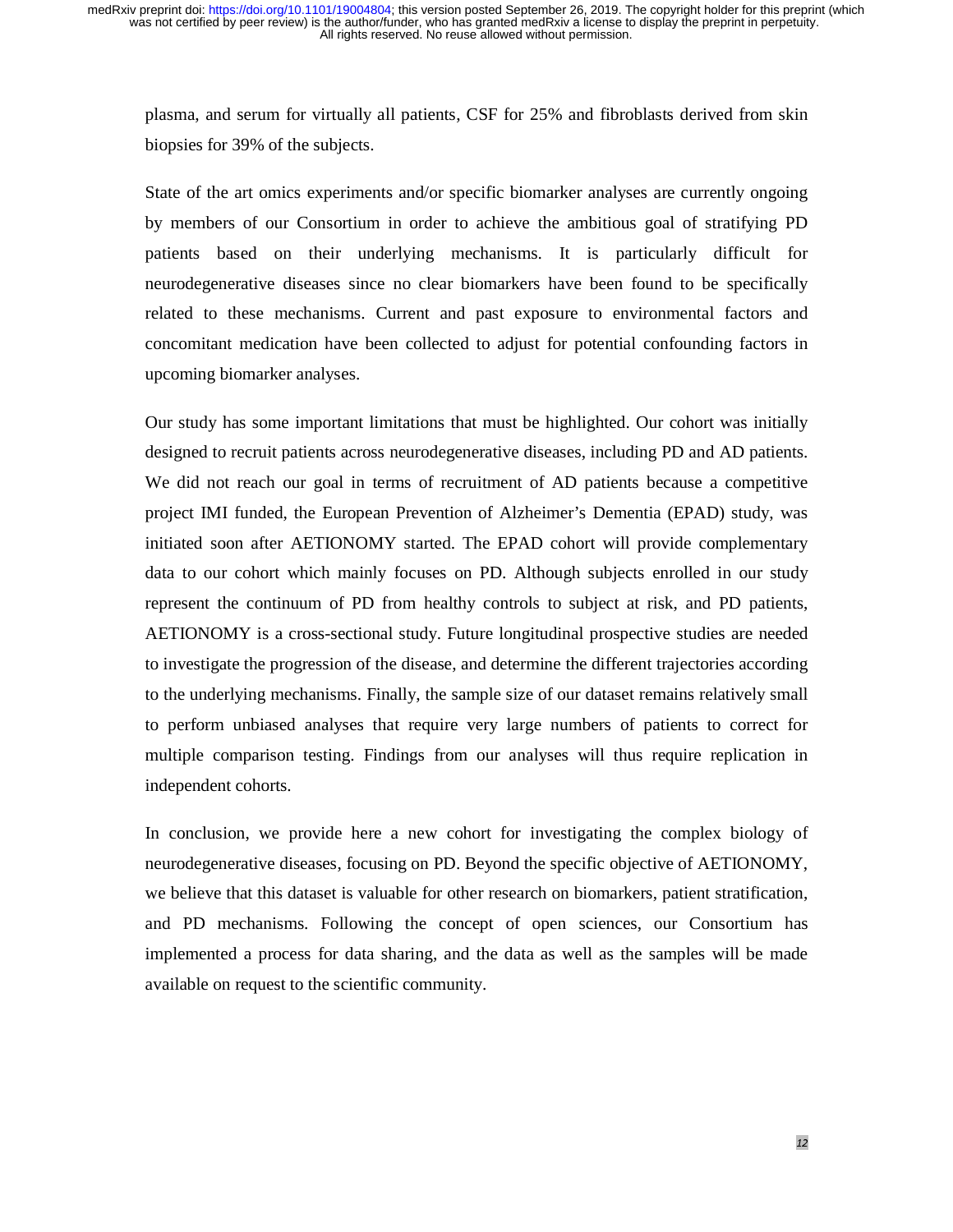# **Funding**

The research leading to these results has received support from the Innovative Medicines Initiative Joint Undertaking under grant agreement no. 115568, resources of which are composed of financial contribution from the European Union's Seventh Framework Programme (FP7/2007-2013) and EFPIA companies' in-kind contribution.

# **Acknowledgements**

This paper is presented on behalf of the AETIONOMY Clinical Consortium. It was developed with input from the AETIONOMY Steering Committee. We thank all the members of each recruiting centre for their dedicated effort, enthusiasm, promptness and care in the recruitment and assessment of the participants in this study.

The members of the AETIONOMY Clinical Consortium include (in alphabetical order of their country affiliations): Sarah Bujac, UCB Pharma SA, Belgium Bethan Clarke, UCB Pharma SA, Belgium Jacqueline Marovac, UCB Pharma SA, Belgium Phil Scordis, UCB Pharma SA, Belgium Stephanie Carvalho, Institut du Cerveau et de la Moelle épinière, Paris, France Jean-Christophe Corvol, Institut du Cerveau et de la Moelle épinière, Paris, France Bruno Dubois, Institut du Cerveau et de la Moelle épinière, France Cecile Gaudebout, Institut du Cerveau et de la Moelle épinière, Paris, France Graziella Mangone, Institut du Cerveau et de la Moelle épinière, Paris, France Sylvie Forlani, Banque ADN & cellules, Institut du Cerveau et de la Moelle épinière, Paris, France Ludmila Jornea, Banque ADN & cellules, Institut du Cerveau et de la Moelle épinière, Paris, France Philippe Martin-Hardy, Banque ADN & cellules, Institut du Cerveau et de la Moelle épinière, Paris, France Yassaman Ghassab, Banque ADN & cellules, Institut du Cerveau et de la Moelle épinière, Paris, France Eloi Magnin, CHU Besançon, France Alexandra Foubert-Samier, IMNc, Hôpital Pellegrin, CHU Bordeaux, France Brice Laurens, IMNc, Hôpital Pellegrin, CHU Bordeaux, France Wassilios Meissner, Hopital Pellegrin Bordeaux, France Umberto Spampinato, Hôpital Pellegrin, CHU Bordeaux, France Sylvain Vergnet, IMNc, Hôpital Pellegrin, CHU Bordeaux, France Olivier Rascol, CHU Toulouse, France Claire Thalamas, CHU Toulouse, France Monique Galitzky, CHU Toulouse, France Fabienne Calvas, CHU Toulouse, France Fabienne Ory-Magne, CHU Toulouse, France Christine Brefel-Courbon, CHU Toulouse, France Michael Heneka, Universitaetsklinikum Bonn, Germany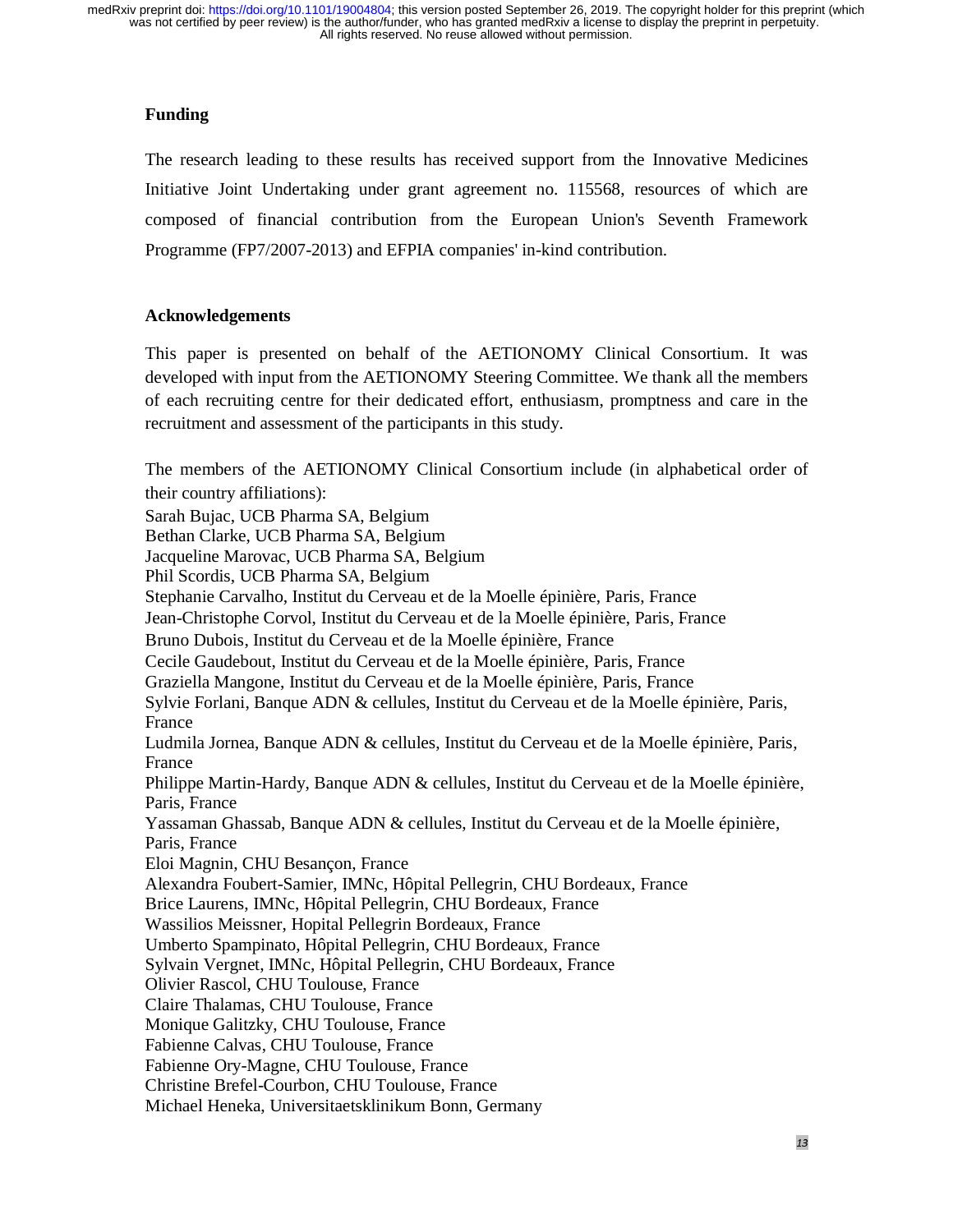Pawel Tacik, Universitaetsklinikum Bonn, Germany Ullrich Wüllner, Universitaetsklinikum Bonn, Germany Martin Hofmann-Apitius, Fraunhofer Institute for Algorithms and Scientific Computing SCAI, Germany José Luis Molinuevo, Barcelonabeta Brain Research Center, Spain Mircea Balasa, Consorci Institut d'Investigacions Biomediques August Pi i Sunyer, Spain Beatriz Bosch, Consorci Institut d'Investigacions Biomediques August Pi i Sunyer, Spain Spain Raquel Sánchez-Valle, Consorci Institut d'Investigacions Biomediques August Pi i Sunyer, Spain Ioanna Markaki, Karolinska Institutet, Stockholm, Sweden

Per Svenningsson, Karolinska Institutet, Stockholm, Sweden

Panagiota Tsitsi, Karolinska Institutet, Stockholm, Sweden

## **Disclosures**

JC Corvol reports grants from IMI (grant agreement  $n^{\circ}$ 115568) in relationship with this study; grants from Sanofi outside this work; scientific advisory board or speaker fees from Ever Pharma, Denali, Biogen, Air Liquide, BrainEver, Theranexus, and BMS outside this work.

SB is an employee of UCB Pharma SA

SC has nothing to disclose

BC is an employee of UCB Pharma SA

JM is an employee of UCB Pharma SA

GM has nothing to disclose

OR reports grants from ANR, CHU de Toulouse, France-Parkinson, INSERM-DHOS, MJFox Foundation, PHRC, European Commission (FP7, H2020) outside of this work; consulting fees from AbbVie, Adamas, Acorda, Addex, AlzProtect, Apopharma, Astrazeneca, Bial, Biogen, Britannia, Buckwang, Clevexel, Denali, INC Reasearch, Lundbeck, Lupin, Merck, MundiPharma, Neuratris, Neuroderm, Novartis, ONO Pharma, Osmotica, Oxford Biomedica, Parexel, Pfizer, Prexton Therapeutics, Quintiles, Sanofi, Servier, Sunovion, Théranexus, Takeda, Teva, UCB, Vectura, Watermark Research, XenoPort, XO, Zambon, outside or this work.

WGM reports fees for editorial activities with Springer, has served as advisor for Sanofi, Lundbeck, Biohaven and Affiris, and has received teaching honoraria from UCB and Boehringer Ingelheim outside of this work.

EM has nothing to disclose

AFS has nothing to disclose

HC has nothing to disclose

IM has nothing to disclose

PT has nothing to disclose

RSV reports scientific advisory board fees from Ionis Pharmaceuticals and Wave Life Sciences outside this work.

MTH has nothing to disclose

JLM has nothing to disclose

UW has nothing to disclose

PS reports honorarium from AbbVie, Safoni Genzyme and Shire outside of this work.

PS is an employee of UCB Pharma SA

MHA has nothing to disclose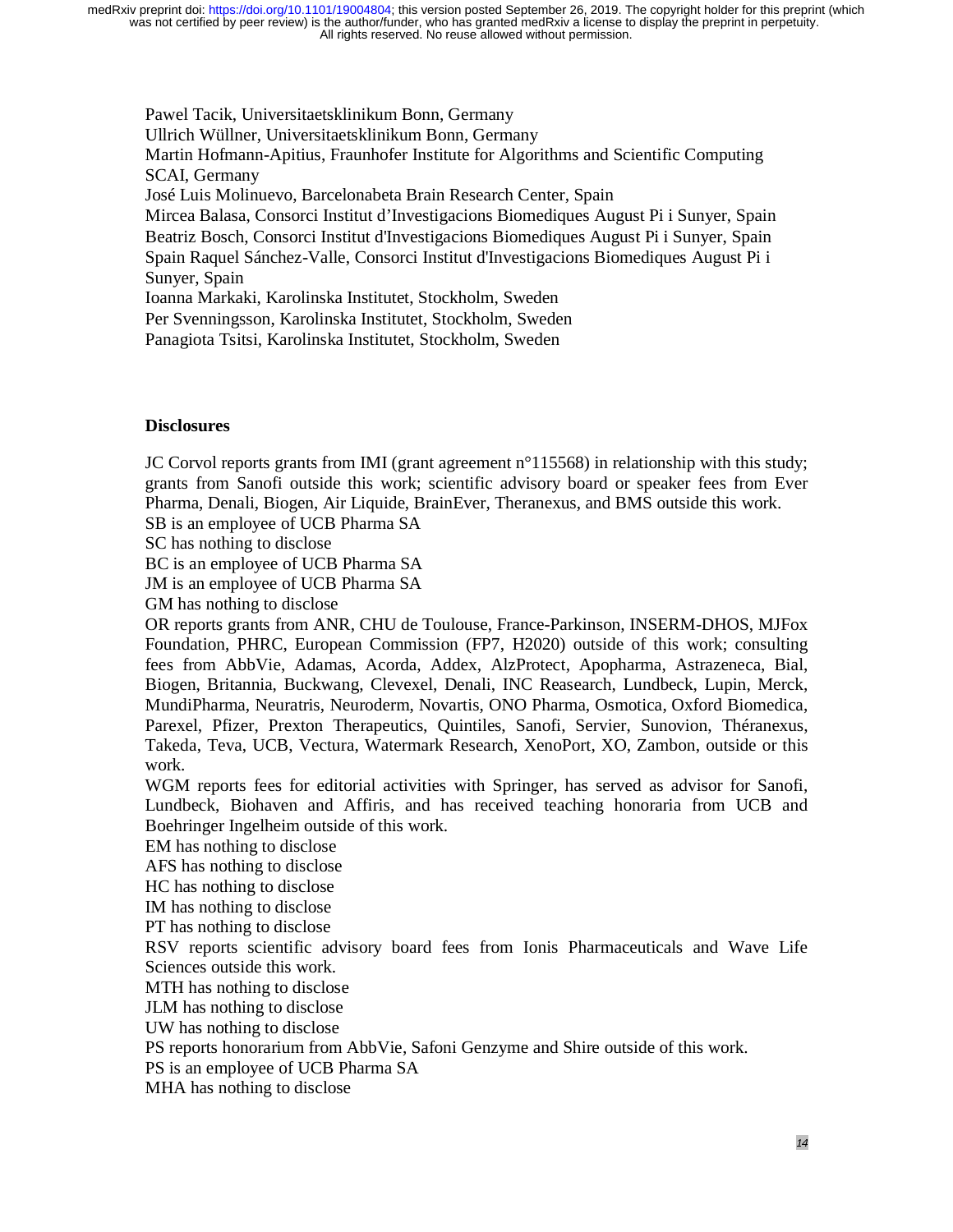# **Table 1: Study populations**

| PD group                                  |                   |                            |                 |                  |                         |                   |          | $AD$ group |                   |                   |          |     |
|-------------------------------------------|-------------------|----------------------------|-----------------|------------------|-------------------------|-------------------|----------|------------|-------------------|-------------------|----------|-----|
| <b>AETIONOMY</b>                          | Idiopath          | <b>Genetic PD patients</b> |                 |                  | <b>At Risk</b>          | <b>Healthy</b>    | Tota     | Prodrom    | <b>At Risk</b>    | <b>Healthy</b>    | Tota     |     |
| <b>Cross-sectional study</b><br>subgroups | ic PD<br>patients | <b>PARKIN</b><br>mutation  | GBA<br>mutation | LRRK2<br>mutatio | <b>SNCA</b><br>mutation | of PD<br>subjects | controls |            | al AD<br>subjects | of AD<br>subjects | controls |     |
|                                           |                   |                            |                 | n                |                         |                   |          |            |                   |                   |          |     |
| Subjects, screened n (%)                  | 255<br>(54.6)     | 8(1.9)                     | 6(1.5)          | 10(2.4)          | 1(0.2)                  | 39(9.5)           | 93(22.6) | 412        | 2(22.2)           | 5(55.6)           | 2(22.2)  | - 9 |
| Subjects, analysed n (%)                  | 251<br>(62.0)     | 8(2.0)                     | 6(1.5)          | 10(2.5)          | (0.2)                   | 39(9.6)           | 90(22.2) | 405        | 2(25.0)           | 4(50.0)           | 2(25.0)  | -8  |

The Parkinson's disease (PD) patient population of AETIONOMY Cross-Sectional Study was divided into three subgroups: Idiopathic PD patients, Genetic PD patients and patients At Risk of PD. The Alzheimer's disease (AD) patient population was composed of two subgroups: Prodromal AD subjects and patients At Risk of AD.

Both of the PD and AD groups of patients were matched with healthy control populations.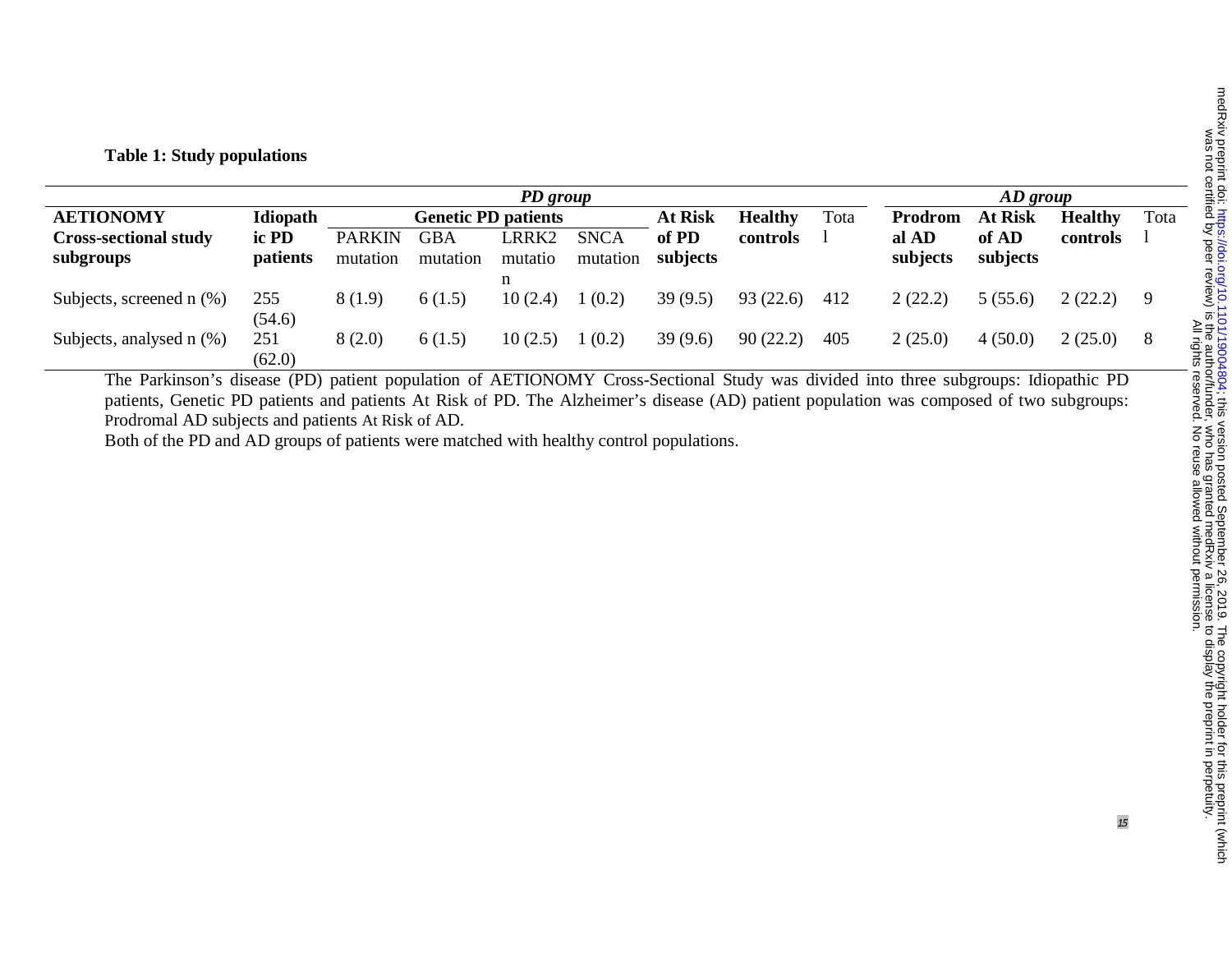| <b>AETIONOMY</b><br>Cross-sectional study<br>subgroups                                  | <b>DNA</b><br><b>Samples</b> | CSE<br><b>Samples</b> | <b>Plasma</b><br><b>Samples</b> | <b>Serum</b><br><b>Samples</b> | <b>Fibroblasts</b><br><b>Vials</b> | <b>MRI</b>        |
|-----------------------------------------------------------------------------------------|------------------------------|-----------------------|---------------------------------|--------------------------------|------------------------------------|-------------------|
| Idiopathic PD $(251)$<br>Genetic PD (25)<br>At Risk of PD (39)<br>Healthy controls (90) | 245<br>24<br>38<br>89        | 75<br>3<br>5<br>16    | 251<br>25<br>25<br>90           | 251<br>25<br>25<br>90          | 85<br>15<br>15<br>45               | 19<br>0<br>3<br>8 |
| TOTAL samples (%)                                                                       | 396 (98)                     | 99 (25)               | 391 (97)                        | 391 (97)                       | 160 (39)                           | 30(7)             |

**Table 2: The AETIONOMY-CS PD biological collection**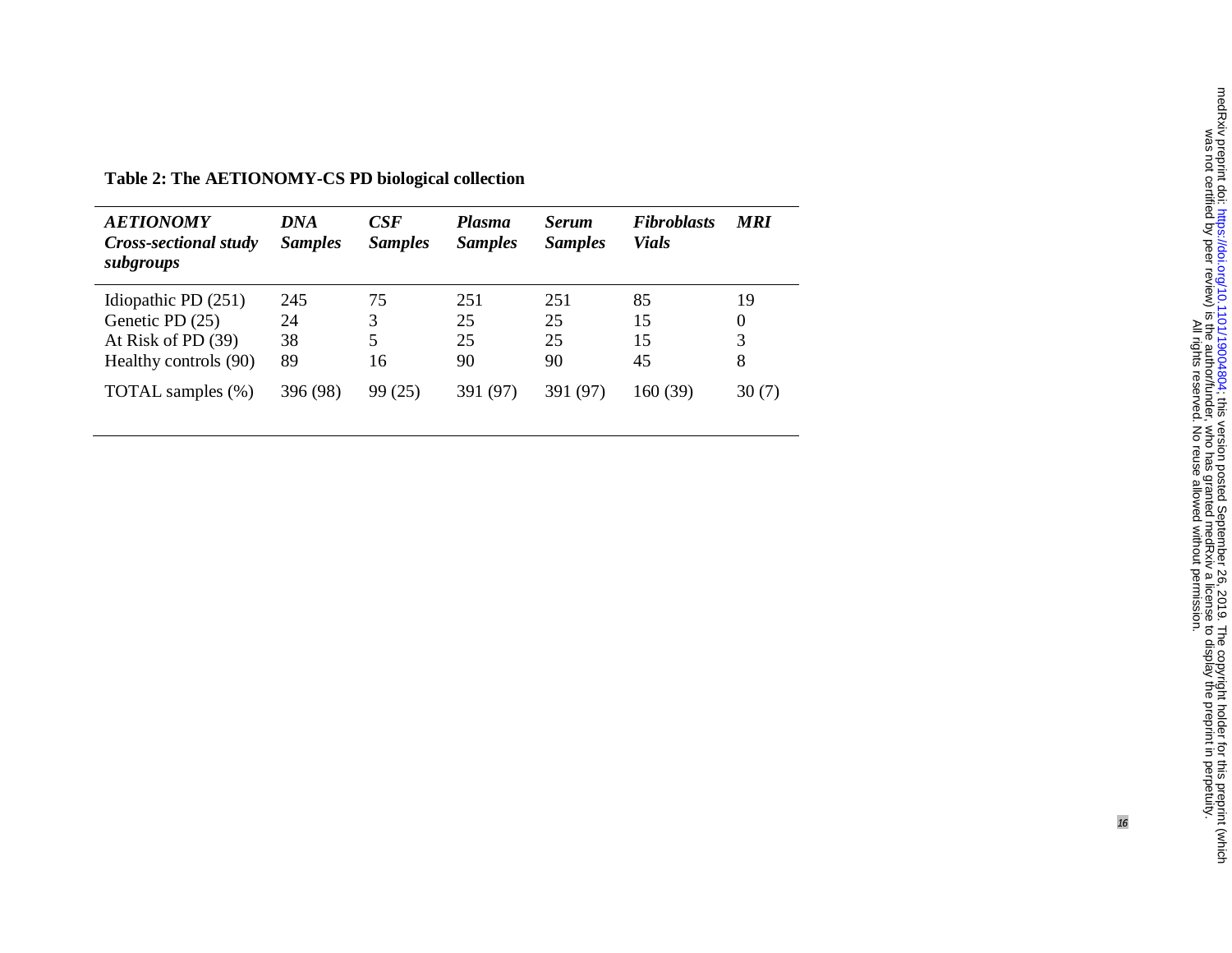| Table 3: Demographic and other characteristics |                                 |                                     |                             |                                       |                                                                         |  |  |  |
|------------------------------------------------|---------------------------------|-------------------------------------|-----------------------------|---------------------------------------|-------------------------------------------------------------------------|--|--|--|
|                                                | <b>Genetic PD</b><br>$(N = 25)$ | <b>Idiopathic PD</b><br>$(N = 251)$ | At Risk of PD<br>$(N = 39)$ | <b>Healthy Controls</b><br>$(N = 90)$ | Total records in database:<br>eцi<br>(% complete) $\alpha$              |  |  |  |
| Female, n (%)                                  | 11(44.0)                        | 80 (31.9)                           | 13(33.3)                    | 59 (65.6)                             | 405 (100%)                                                              |  |  |  |
| Age (years) $*$                                | $59 \pm 15$                     | $64 \pm 9$                          | $63 \pm 11$                 | $63 \pm 9$                            | . Impo <i>uruma</i><br>fied by peer review)<br>405 (100%)               |  |  |  |
| Ethnicity, n (%)                               |                                 |                                     |                             |                                       | 405 (100%)                                                              |  |  |  |
| Caucasian/White                                | 19(76.0)                        | 245 (97.6)                          | 32(82.1)                    | 85 (94.4)                             |                                                                         |  |  |  |
| North African/Arabic                           | 4(16.0)                         | 3(1.2)                              | 3(7.7)                      | 1(1.1)                                |                                                                         |  |  |  |
| <b>Black African</b>                           | 1(4.0)                          | 2(0.8)                              | 1(2.6)                      | 1(1.1)                                | $\overline{\omega}$                                                     |  |  |  |
| Caribbean African                              | $\overline{0}$                  | 1(0.4)                              | 1(2.6)                      | $\boldsymbol{0}$                      |                                                                         |  |  |  |
| Asian                                          | 1(4.0)                          | $\boldsymbol{0}$                    | 1(2.6)                      | 2(2.2)                                |                                                                         |  |  |  |
| Other                                          | 0                               | $\boldsymbol{0}$                    | 1(2.6)                      | 1(1.1)                                |                                                                         |  |  |  |
| Weight $(kg)^*$                                | $67 \pm 13$                     | $77 \pm 16$                         | $74 \pm 14$                 | $72 \pm 14$                           | 394 (97%)                                                               |  |  |  |
| Smoking, n (%)                                 |                                 |                                     |                             |                                       | 405 (100%)                                                              |  |  |  |
| Current                                        | 3(12.0)                         | 17(6.9)                             | 5(12.8)                     | 7(8.0)                                | Mho                                                                     |  |  |  |
| Past                                           | 7(28.0)                         | 101(40.7)                           | 18 (46.2)                   | 40(45.5)                              | has                                                                     |  |  |  |
| Never                                          | 15(60.0)                        | 130 (52.4)                          | 16(41.0)                    | 41 $(46.6)$                           |                                                                         |  |  |  |
| Alcohol Consumption, n (%)                     |                                 |                                     |                             |                                       | nted<br>400 (99%)                                                       |  |  |  |
| Everyday/almost everyday                       | 2(8.0)                          | 48 (19.4)                           | 9(23.1)                     | 11(12.5)                              |                                                                         |  |  |  |
| Regularly but not everyday                     | $\overline{0}$                  | 60(24.2)                            | 8(20.5)                     | 23(26.1)                              |                                                                         |  |  |  |
| Occasionally and in moderation                 | 20(80.0)                        | 110(44.4)                           | 19(48.7)                    | 39 (44.3)                             |                                                                         |  |  |  |
| Occasionally and sometimes excessively         | 1(4.0)                          | 12(4.8)                             | 1(2.6)                      | 2(2.3)                                |                                                                         |  |  |  |
| Never/almost never                             | 2(8.0)                          | 18(7.3)                             | 2(5.1)                      | 13(14.8)                              |                                                                         |  |  |  |
| Coffee Consumption, n (%)                      |                                 |                                     |                             |                                       | 400 (99%)                                                               |  |  |  |
| Regularly                                      | 12(48.0)                        | 207(83.5)                           | 31(79.5)                    | 74 (84.1)                             |                                                                         |  |  |  |
| Occasionally                                   | 6(24.0)                         | 20(8.06)                            | 3(7.7)                      | 2(2.3)                                | cense to display the prepr<br>license to display the prepr<br>rmission. |  |  |  |
| Never or almost never                          | 7(28.0)                         | 21(8.5)                             | 5(12.8)                     | 12(13.6)                              |                                                                         |  |  |  |
| History of head injury, $n$ (%)                | 2(8.0)                          | 64(25.8)                            | 3(7.7)                      | 12(13.6)                              | 400 (99%)                                                               |  |  |  |

\* mean  $\pm$  SD, N: number of patients with assessable values,  $\degree$  percentage of total subjects (i.e. out of 405),  $\% = (n/N)^*100$  where the denominator N excludes missing records.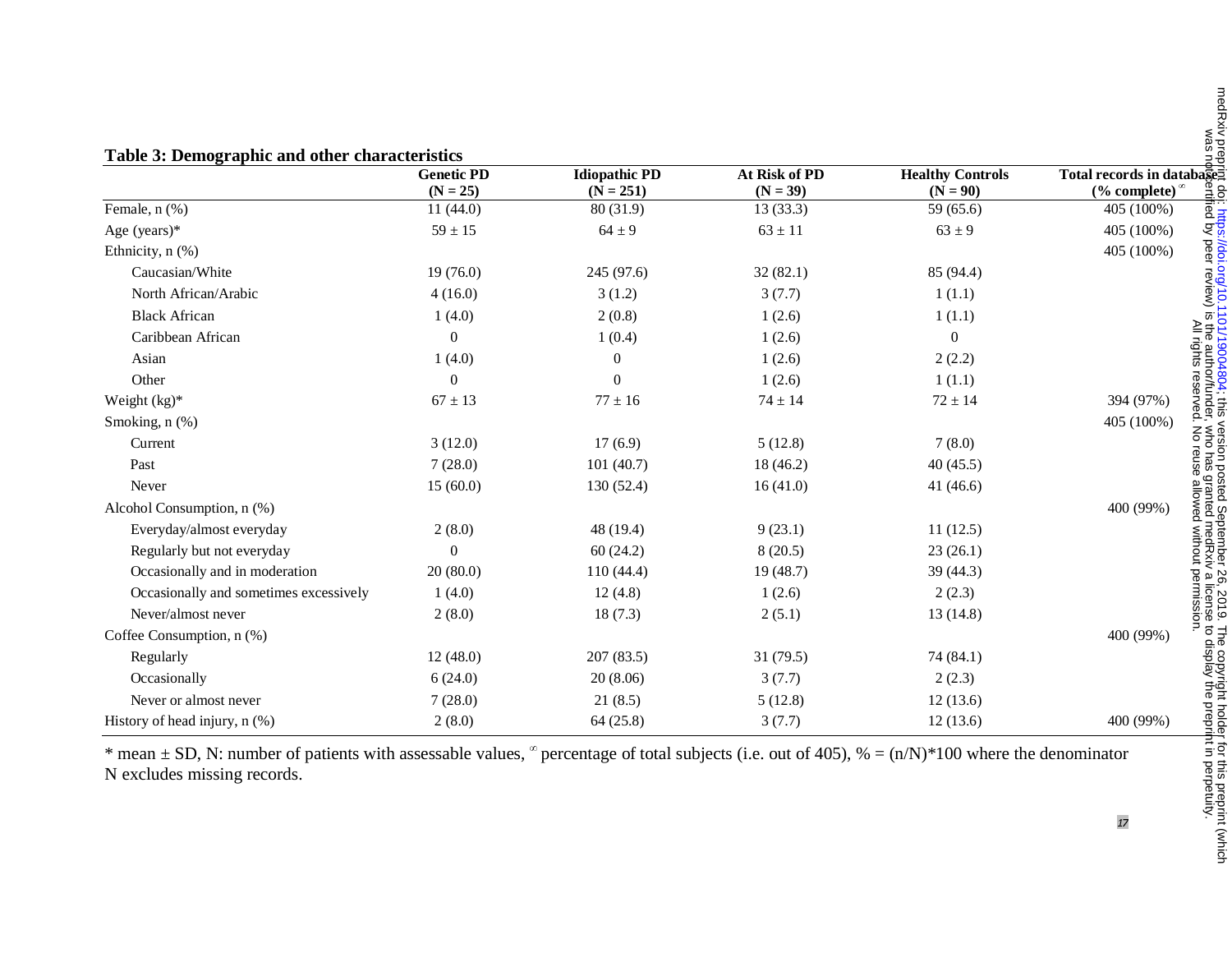#### **Table 4: Clinical and disease characteristics**

|                                                   | <b>Genetic PD</b><br>$(N = 25)$ | <b>Idiopathic PD</b><br>$(N = 251)$ | At Risk of PD<br>$(N = 39)$ | <b>Healthy Controls</b><br>$(N = 90)$ | Total records in databages<br>(% complete) $\alpha$ |
|---------------------------------------------------|---------------------------------|-------------------------------------|-----------------------------|---------------------------------------|-----------------------------------------------------|
| Family history of PD $(1st/2nd$ degree), n $(\%)$ | 16(64.0)                        | 14(5.6)                             | 15(39.5)                    | 5(5.8)                                | 398 (98%)                                           |
| Age at onset (years)*                             | $45 \pm 16$                     | $61 \pm 9$                          | N/A                         | N/A                                   | 274 (99%) <sup>§</sup>                              |
| Disease duration since diagnosis $(months)^{+}$   | 144 (125)                       | 28.5(43)                            | N/A                         | N/A                                   | 270 $(98\%)$ <sup>§</sup>                           |
| Concomitant Medication, n (%)                     | 23 (92%)                        | 237 (94%)                           | 30 (77%)                    | 48 (55%)                              | 403 (99%)                                           |
| PD Medication, n (%)                              | 20 (80%)                        | 198 (79%)                           | 1(3%)                       |                                       | 405 (100%)                                          |
| Dopamine agonist, n (%)                           | 13(52)                          | 127(51)                             | 1(3)                        | 0                                     | 들음<br>405 (100%)                                    |
| Dopamine agonist LEDD $(mg)^+$                    | 160 (140)                       | 157 (142)                           | 98 (0)                      | N/A                                   |                                                     |
| Levodopa, n (%)                                   | 15(60)                          | 143(57)                             | $\overline{0}$              | 0                                     | 405 (100%)                                          |
| Levodopa LEDD (mg) <sup>+</sup>                   | 532 (825)                       | 350 (232)                           | N/A                         | N/A                                   |                                                     |
| Total LEDD (mg) <sup>+</sup>                      | 944 (429)                       | 496 (394)                           | 98(0)                       | $\overline{0}$                        |                                                     |
| <b>MDS-UPDRS Score*</b>                           |                                 |                                     |                             |                                       |                                                     |
| Part I                                            | $13 \pm 7$                      | $9 \pm 5$                           | $7 \pm 3$                   | $3 \pm 3$                             | 397 (98%)                                           |
| Part II                                           | $15 \pm 9$                      | $9 \pm 5$                           | $1 \pm 2$                   | $1 \pm 1$                             | 397 (98%)                                           |
| Part III (OFF State)                              | $45 \pm 18$                     | $30 \pm 15$                         | $10 \pm 5$                  | $2 \pm 3$                             | 321 (79%)                                           |
| Part IV                                           | $6 \pm 4$                       | $1 \pm 3$                           | $0\pm0$                     | $0\pm0$                               | 391 (97%)                                           |
| Schwab and England Score, n (%)                   |                                 |                                     |                             |                                       | 391 (97%)                                           |
| $\leq 50\%$                                       | 3(12.5)                         | 2(0.8)                              | $\boldsymbol{0}$            | $\mathbf{0}$                          |                                                     |
| 60% or 70%                                        | 3(12.5)                         | 10(4.0)                             | 0                           |                                       |                                                     |
| 80% or 90%                                        | 17(70.8)                        | 202(81.1)                           | 6(16.2)                     | 3(3.4)                                |                                                     |
| 100%                                              | 1(4.2)                          | 35(14.1)                            | 31 (83.8)                   | 85 (96.6)                             |                                                     |
| Hoehn and Yahr Score, n (%)                       |                                 |                                     |                             |                                       | 391 (97%)                                           |
| $\theta$                                          | $\theta$                        | 5(2.1)                              | 33 (84.6)                   | 83 (98.8)                             |                                                     |
|                                                   | 0                               | 34(13.9)                            | $\theta$                    | $\mathbf{0}$                          |                                                     |
|                                                   | 17(70.8)                        | 156 (63.9)                          | 6(15.4)                     | 1(1.2)                                |                                                     |
|                                                   | 2(8.3)                          | 46(18.9)                            | $\theta$                    | 0                                     |                                                     |
|                                                   | $\mathbf{0}$                    | 3(1.2)                              | $\theta$                    | $\Omega$                              |                                                     |

was not certified by peer review) is the author/funder, who has granted medRxiv a license to display the preprint in perpetuity. The copyright for this prepries for this prepries in a copyright of  $\sim$  2019.  $\sim$  10.0004804 doi: this version preprint body integration or this preprint form in the copyright polarity prepries in the copyright prepries

18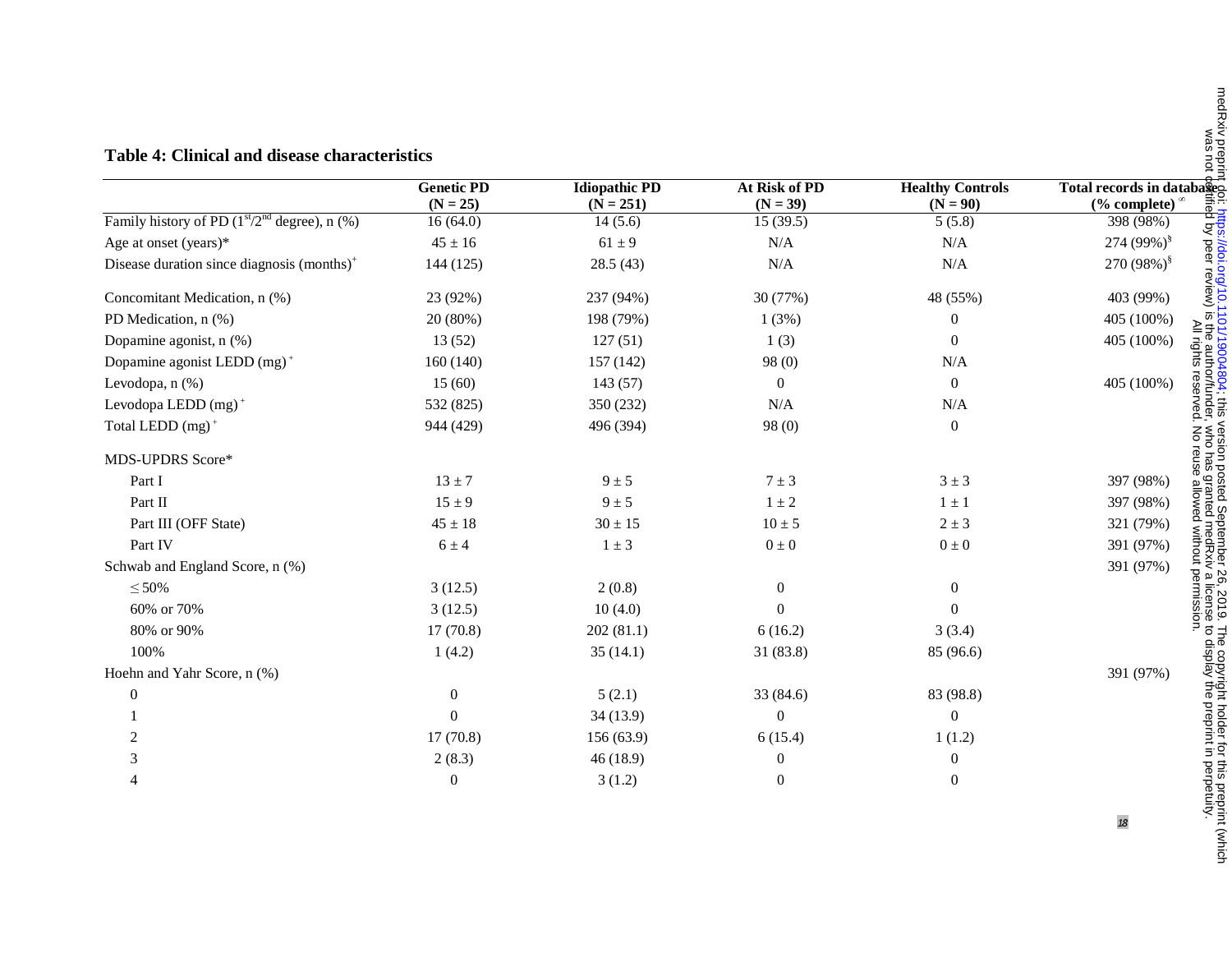|                               | 5(20.8)     | $\mathbf{0}$ | $\mathbf{0}$     | $\theta$       |           |
|-------------------------------|-------------|--------------|------------------|----------------|-----------|
| Motor Fluctuations, $n$ $%$ ) | 18(72.0)    | 35(14.1)     | $\mathbf{0}$     | $\overline{0}$ | 391 (97%) |
| Dyskinesia, n (%)             | 18(72.0)    | 23(9.3)      | $\boldsymbol{0}$ | $\mathbf{0}$   | 391 (97%) |
| <b>HADS</b>                   |             |              |                  |                | 395 (98%) |
| Anxiety Score*                | $8 \pm 4$   | $6 \pm 4$    | $7 \pm 3$        | $5 \pm 3$      |           |
| Depression Score*             | $5 \pm 3$   | $4 \pm 3$    | $3 \pm 3$        | $2 \pm 3$      |           |
| NMSS total score*             | $10 \pm 5$  | $9 \pm 5$    | $8 \pm 4$        | $3 \pm 3$      | 388 (96%) |
| MMSE total score *            | $28 \pm 2$  | $28 \pm 2$   | $29 \pm 1$       | $29 \pm 1$     | 389 (96%) |
| MoCA total score*             | $26 \pm 4$  | $26 \pm 3$   | $27 \pm 3$       | $27 \pm 3$     | 392 (97%) |
| RBANS total score*            | $93 \pm 20$ | $92 \pm 17$  | $102 \pm 14$     | $101 \pm 16$   | 377 (93%) |

\* mean  $\pm$  SD,  $^+$  median (IQR),  $^8\%$  for PD subjects only,  $^{\circ}$  percentage of total subjects (i.e. out of 405),  $\% = (n/N)^*100$  where the denominator N excludes missing records, \*100, LEDD: Levodopa Equivalent Daily Dose, HADS: Hospital Anxiety and Depression Scale, MDS-UPDRS: Movement Disorder Society-Sponsored Revision of the Unified Parkinson's Disease Rating Scale, MMSE: Mini-Mental State Examination, MoCA: Montreal Cognitive Assessment, NMSS: Non-motor Symptoms Scale, RBANS: Repeatable Battery for the Assessment of Neuropsychological Status.